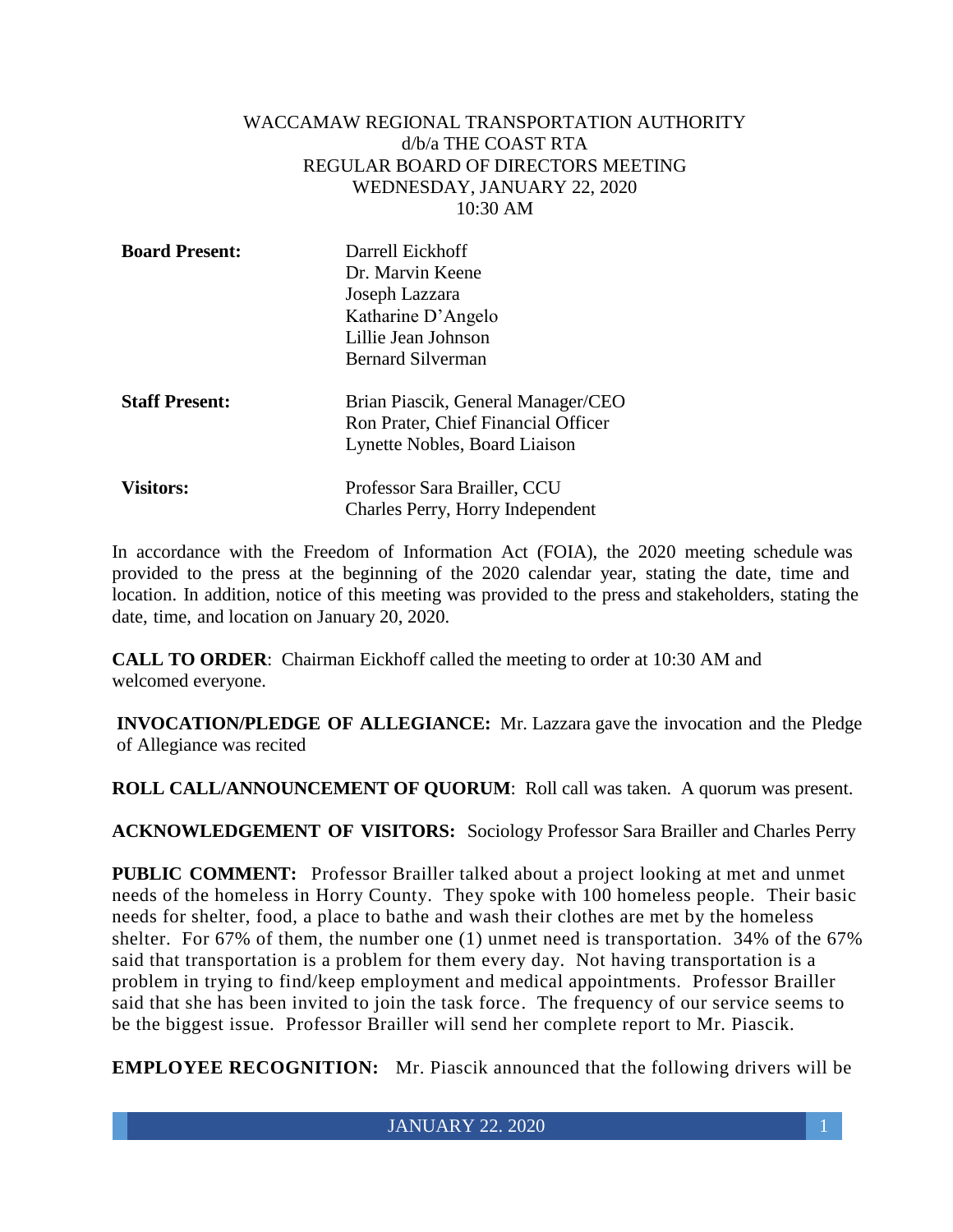participating in the TASC Roadeo in March in Hilton Head: Matt Simon, Gary Bradley, Robert Bomba, Ron Cameron, (40' buses) and Beneshia Julious, Jalexus Ford (Cutaways)

**APPROVAL OF AGENDA:** There was a motion by Dr. Keene and a second by Mr. Silverman to approve the agenda. A voice vote was taken; no nays being heard, the agenda was approved**.**

**APPROVAL OF MINUTES:** There was a motion by Mrs. D'Angelo and a second by Mr. Silverman to approve the minutes from the December board meeting. A voice vote was taken; no nays being heard, the minutes were approved.

It was decided that the By-Laws Committee will meet Wednesday, February 19th, after the Service/PAC Committee meeting.

# **COMMITTEE REPORTS**

**FINANCE COMMITTEE:** Dr. Keene shared that our budget is in good shape.Mr. Piascik shared that we are looking at a budget revision. We are buying out vacation hours to get those back in line. We had to upgrade our push-to-talk phones, and Travel and Training is running a little high.

**Henrietta Golding, Esquire –** to answer questions regarding open meetings, etc. The purpose of FOIA is transparency in government. There are also protections. Any employee receiving \$50,000 or more is a matter of public record. Personnel matters and legal matters are the two (2) exemptions under FOIA. In Executive Session, no votes can be taken and no decisions can be made. We are not required to announce an Executive Session in advance. When discussing individuals, you may do that in Executive Session. Contract negotiations can be subject to FOIA. When going into Executive Session, we must announce the purpose. The board members are now provided tablets and have been assigned a coastrta e-mail address. One of the purposes of doing so takes the board member's personal e-mail out of being included under FOIA. Any e-mail sent to anyone can be subject to FOIA. Communications regarding Coast RTA business are subject to FOIA. Any time we have at least three (3) board members together, it's a meeting. Should you send something to an attorney, that would come under attorney/client privilege; unless you send it to a third party. FOIA requests from out of state, you are not required to respond.

Mr. Piascik stated that in Charleston, they are looking at changing their service area to add two (2) additional counties. They're worried that it will require them to change the make-up of their board. They are interested in initiating changes to the law that governs RTA's in South Carolina. We're not sure that all of the RTA's were established under the same legislation. Mr. Piascik will send the information to Ms. Golding to make that determination. COMET in Columbia is no longer a member of TASC and they could possibly initiate change to the law that would be detrimental to what TASC is trying to accomplish.

**GENERAL MANAGER'S REPORT**: Mr. Piascik began by going over funding coordination: On the Transportation Committee makeup, a good thing for us is that they've added Economic Development, so the scope has been widened. The Chair is Dennis DiSabatto, who has requested to meet with Mr. Piascik. He's also been talking with Mr. Gosnell, the new County Administrator. The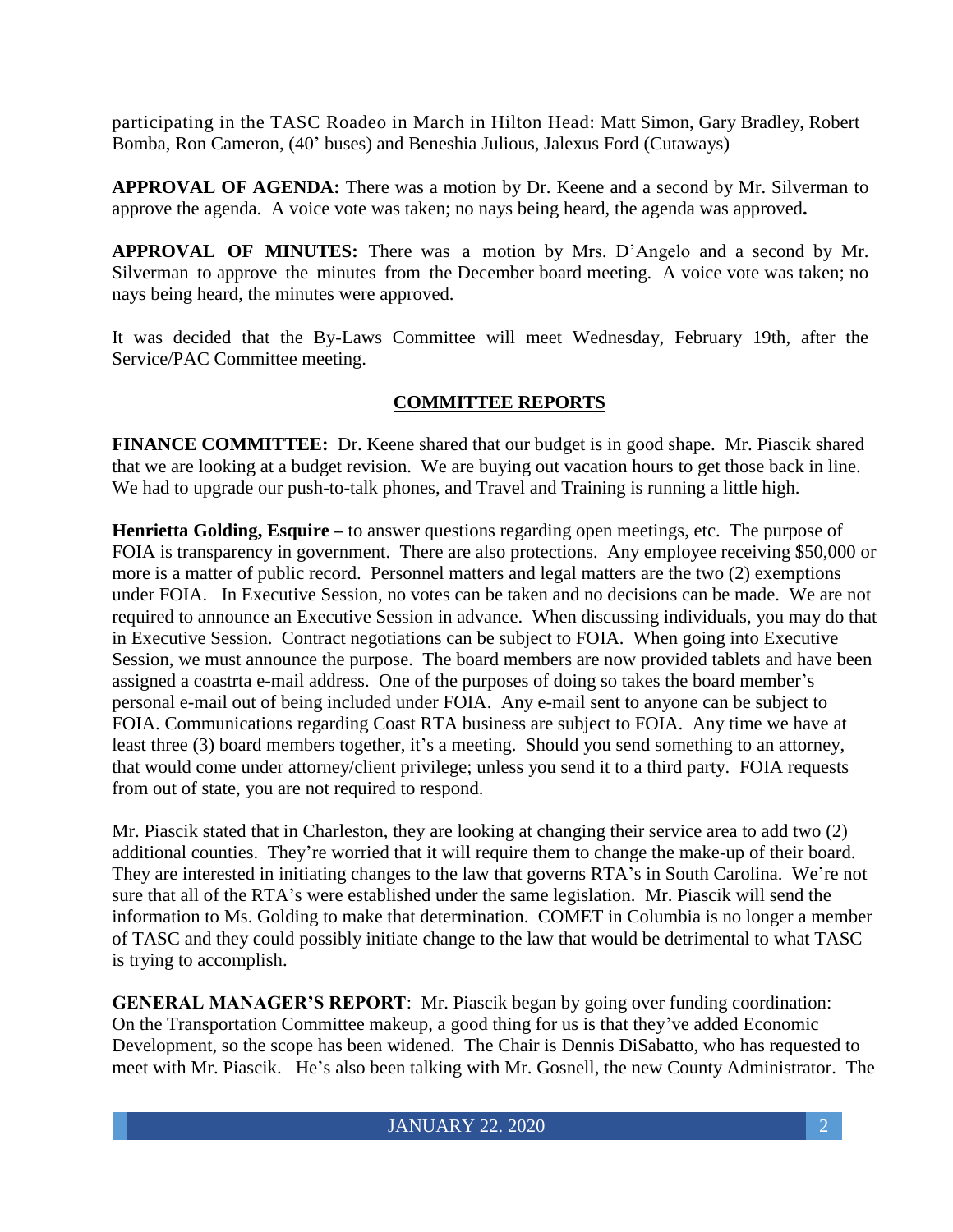Transportation Committee will meet January 27<sup>th</sup>. Meetings with Barry Spivey are going well. The Road Use fee is going very well. We will need to go through a budget process with them.

Georgetown County – we're waiting to see on the administrative changes and still want to continue meetings. We'll focus on City of Georgetown and Andrews. We have a Chamber Legislative breakfast on Friday. Ms. Johnson will be attending.

Myrtle Beach Chamber – have a meeting with Karen Riordan and Jimmy Gray on January  $27<sup>th</sup>$ . We have the Transportation Summit with the Lieutenant Governor on February 24<sup>th</sup>. The Myrtle Beach Chamber Board meets February  $26<sup>th</sup>$ , and we will be on the agenda.

City of Myrtle Beach – General Fund Application for \$250,000 is due January  $31<sup>st</sup>$ . Mr. Piascik will ask for \$430,000 (\$330,000 Operations and \$100,000 for Capital) and see what they do. They have invited us to participate in development of a Five-Year Transportation Plan, due in March.

City of Conway – Mr. Piascik is meeting with the City Administrator Monday, January  $27<sup>th</sup>$  to talk about their budget process.

City of North Myrtle Beach – Mr. Piascik is meeting with them on Thursday at 10:00 AM. They are interested in service. They want to begin small and build on that. We have to have direct funding. There is a new funding opportunity with the state – Intercity Grant for Service between Myrtle Beach and North Myrtle Beach. It falls right into that plan and we could fund the new route. We'll ask for two (2) to three (3) years funding.

SCDOT - \$1.8 Billion in State of Good Repair – Mr. Piascik will write a letter requesting \$2 million to leverage funds for our new facility. Our application for 5311 funds, up to \$775,000 is due February  $28<sup>th</sup>$ . SMTF is \$193,000 and our 5307 match is going to be up to \$140,000. We have paid off the shelter program.

FTA – Facility Grant is in process. We're working on the scope now.

WRCOG/GSATS – We are requesting 5307 funding to do a Fare Structure Analysis and 5310 by February 28<sup>th</sup>.

Annunciation system problems – we are getting Ride Systems back in here to redo the geo fencing, which tells the system to announce the stop in advance. We have corrected all of the hardware issues. Mr. Piascik will let the board know when Ride Systems will be here to fix the issue(s).

Regulatory – NTD update is due January  $31<sup>st</sup>$ ; Mike Levitan is working on this. Triennial is scheduled for June 10-11, 2020, with questionnaire due January  $31<sup>st</sup>$ . Title VI – we have a letter from FTA approving our plan. DBE Letter – there is potential for a finding. Fuel Management issue we tried to purchase the system last year. We drew the money down, anticipating having the system in by the end of September, but it didn't happen and the vendor was fired. The grant has been closed out, so we were unable to return the money. We have found a vendor who will honor the same pricing and the program should be implemented next week. Mr. Piascik will write a letter to FTA